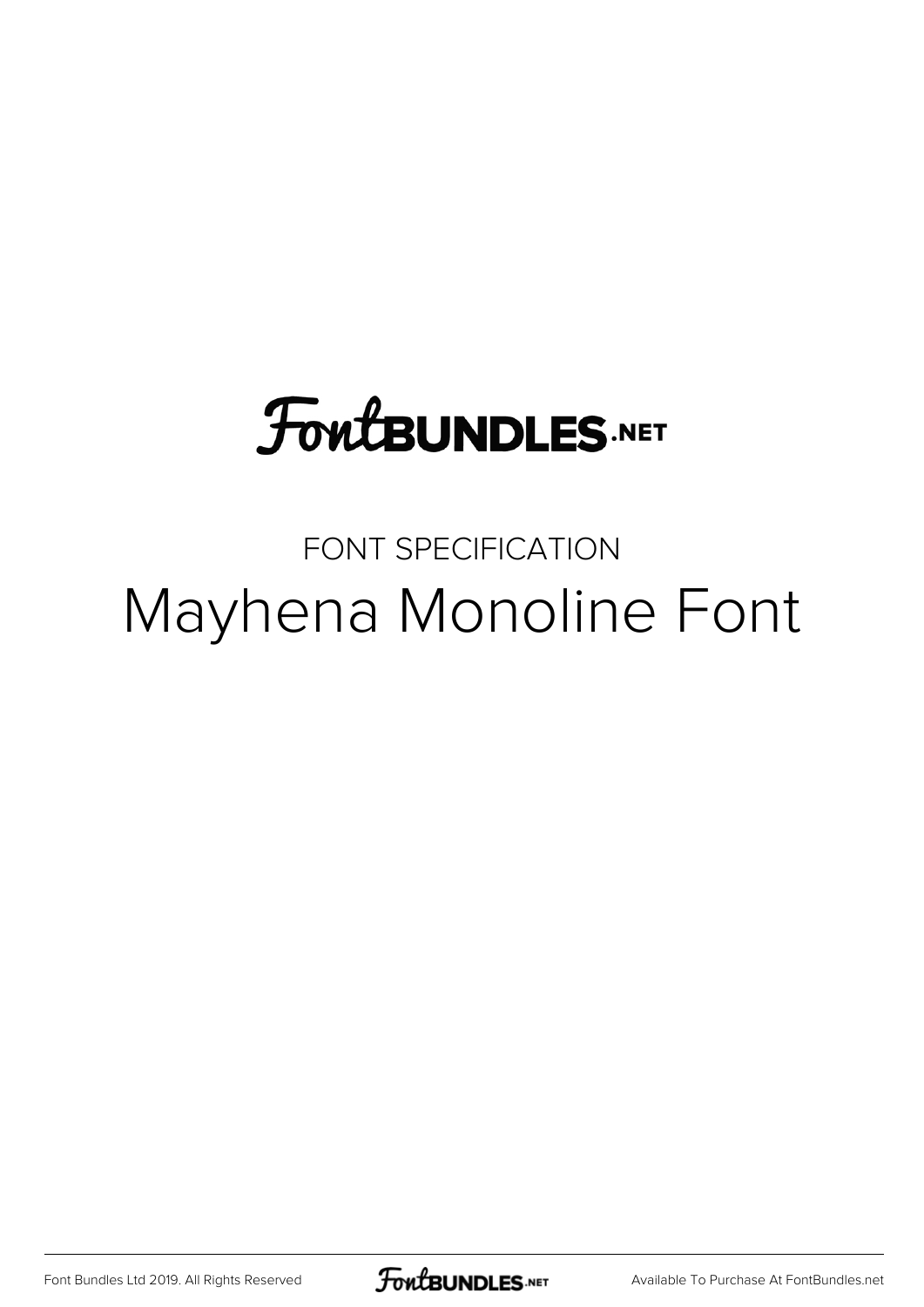## Mayhena Inky - Regular

**Uppercase Characters** 

ABCDEFGH1JKY MNOPQRSTUVW  $\frac{1}{2}$ 

Lowercase Characters

abcdefghijklmnapgrstuu

 $uxxyz$ 

**Numbers** 

0123456789

**Punctuation and Symbols** 

 $\# 2626$  $\left.\rule{0cm}{1.2cm}\right)^{-*}$ . . ,  $\langle$  = > ? [ | ] ^  $\{ \begin{array}{ccc} \end{array} \} \begin{array}{ccc} \end{array} \begin{array}{ccc} \end{array} \begin{array}{ccc} \end{array} \begin{array}{ccc} \end{array} \begin{array}{ccc} \end{array} \begin{array}{ccc} \end{array} \begin{array}{ccc} \end{array} \begin{array}{ccc} \end{array} \begin{array}{ccc} \end{array} \begin{array}{ccc} \end{array} \begin{array}{ccc} \end{array} \begin{array}{ccc} \end{array} \begin{array}{ccc} \end{array} \begin{array}{ccc} \end{array} \begin{array}{ccc} \end{array} \begin{array}{ccc} \end{array} \begin{array}{ccc} \end{array}$  $^{\circledR}$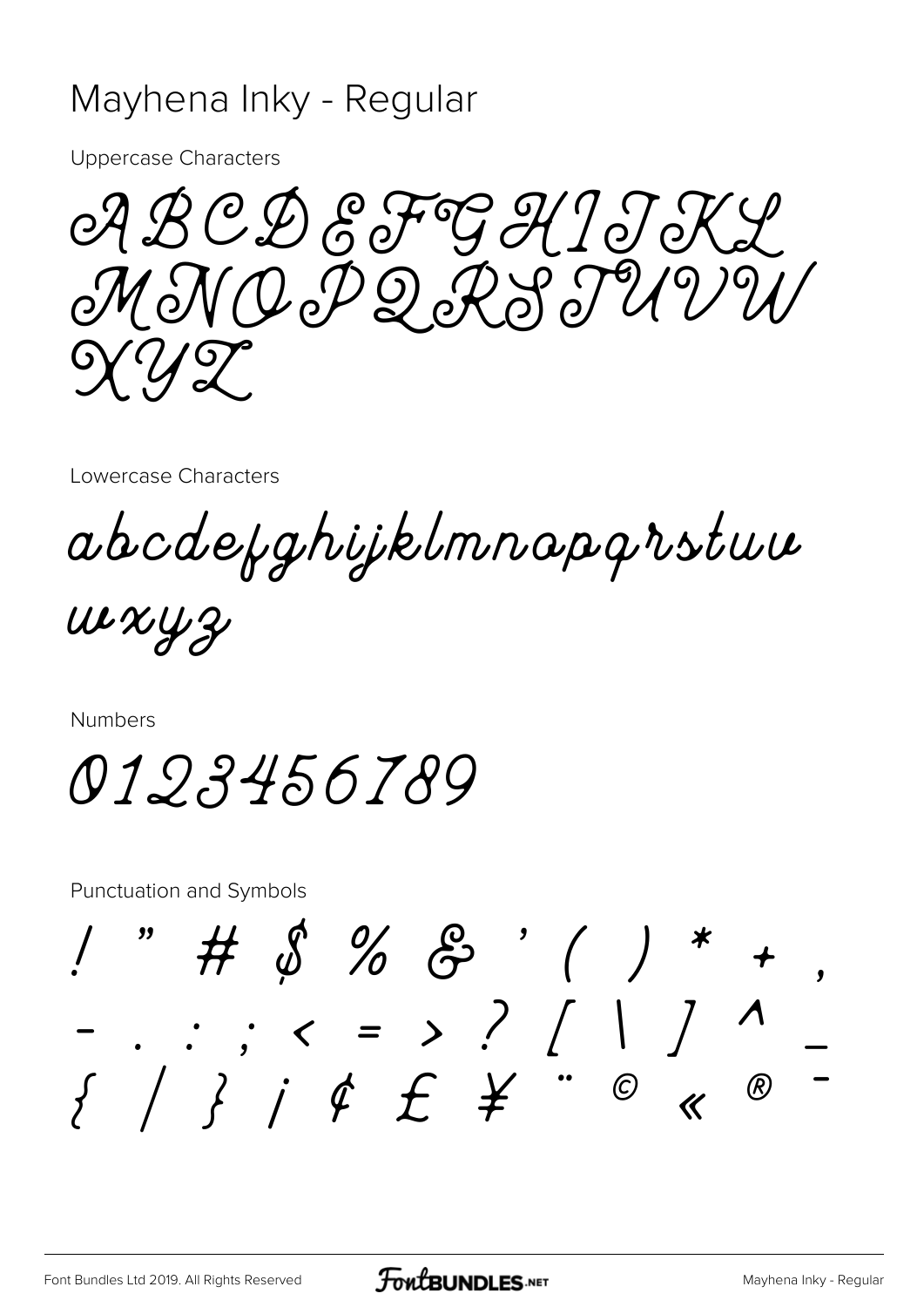$\circ$  + 2 3  $'$  , 1  $\frac{1}{4}$  1/2 3/4 All Other Glyphs

À Á Á À Á Ä Á LE Ç È É Ê Ë Ì Í Î Ï Ð Ñ Ò Ó Ô Õ Ö Ø Ù Ú Û Ü Ý Þ ß à á â ã ä å æ ç è é ê ë ì í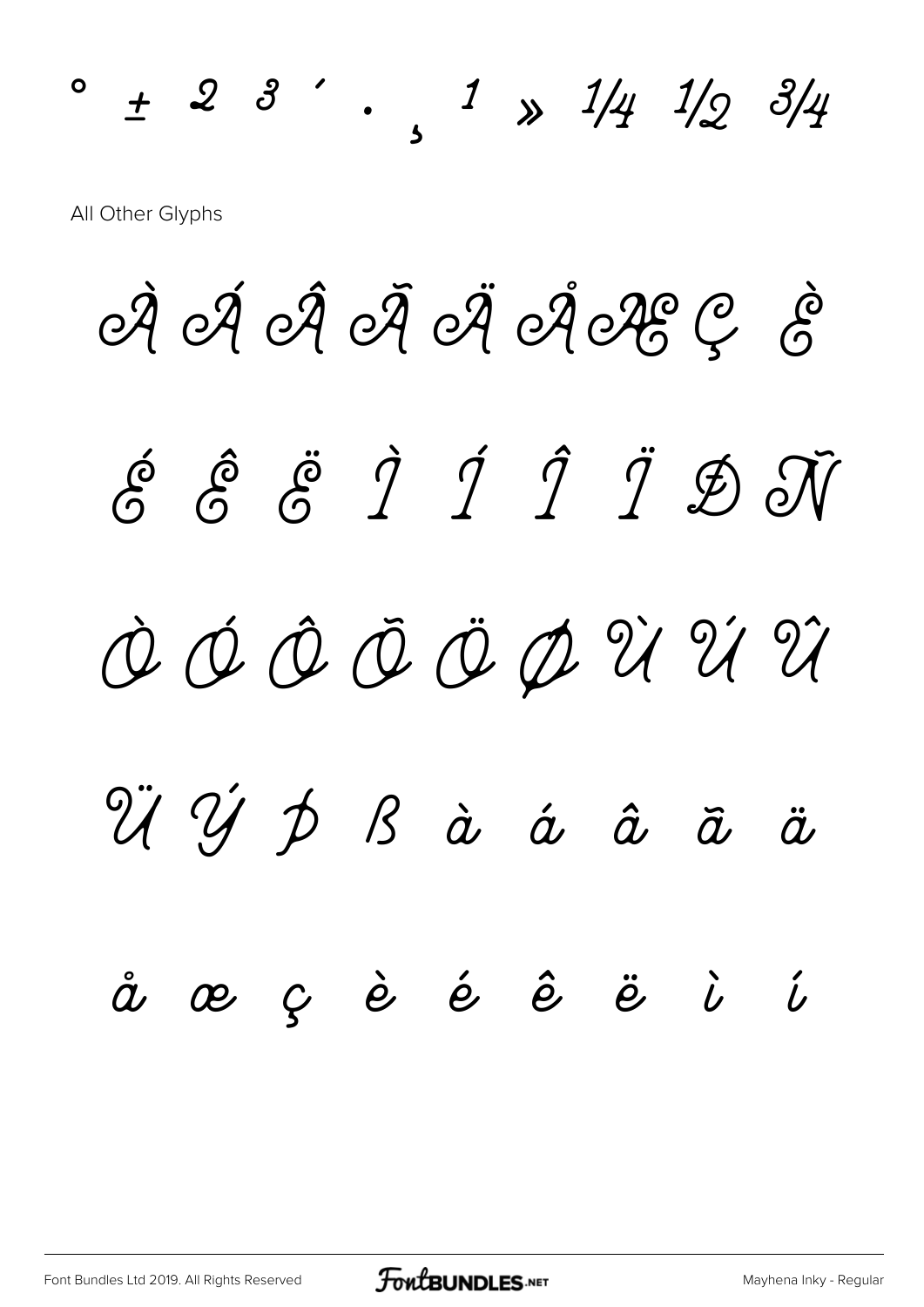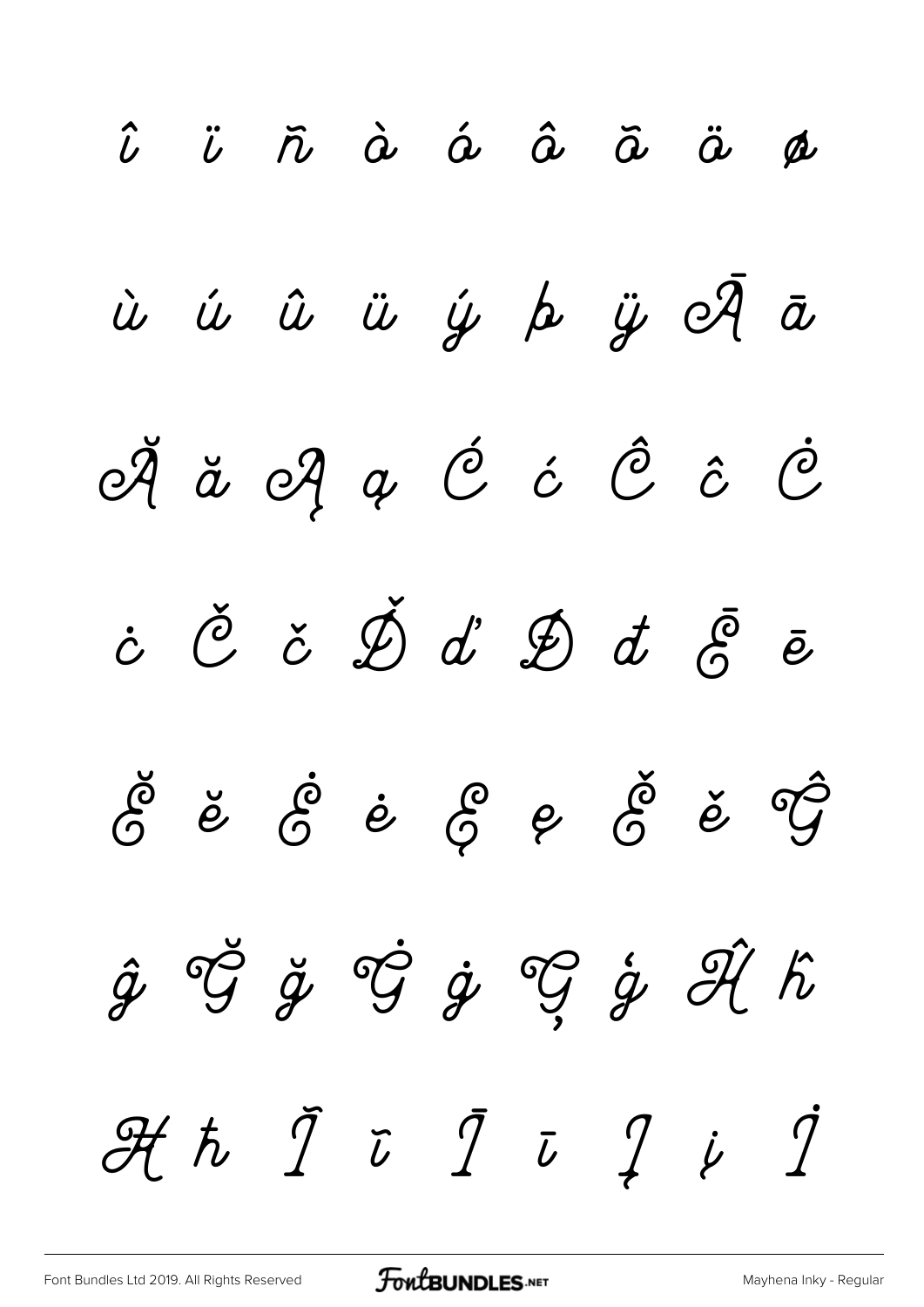ı Ĵ ĵ Ķ ķ Ĺ ĺ Ļ ļ Ľ ľ Ŀ ŀ Ł ł Ń ń Ņ ņ Ň ň 'n Ō ō Ŏ ŏ Ő ő Œ œ Ŕ ŕ Ŗ ŗ Ř ř  $\circled{f}$   $\circled{f}$   $\circled{f}$   $\circled{f}$   $\circled{f}$   $\circled{f}$   $\circled{f}$  $t$   $\check{J}$   $t$   $\mathscr{F}$   $t$   $\mathscr{\tilde{U}}$   $\tilde{u}$   $\mathscr{\tilde{U}}$   $\tilde{u}$ Ŭ ŭ Ů ů Ű ű Ų ų Ŵ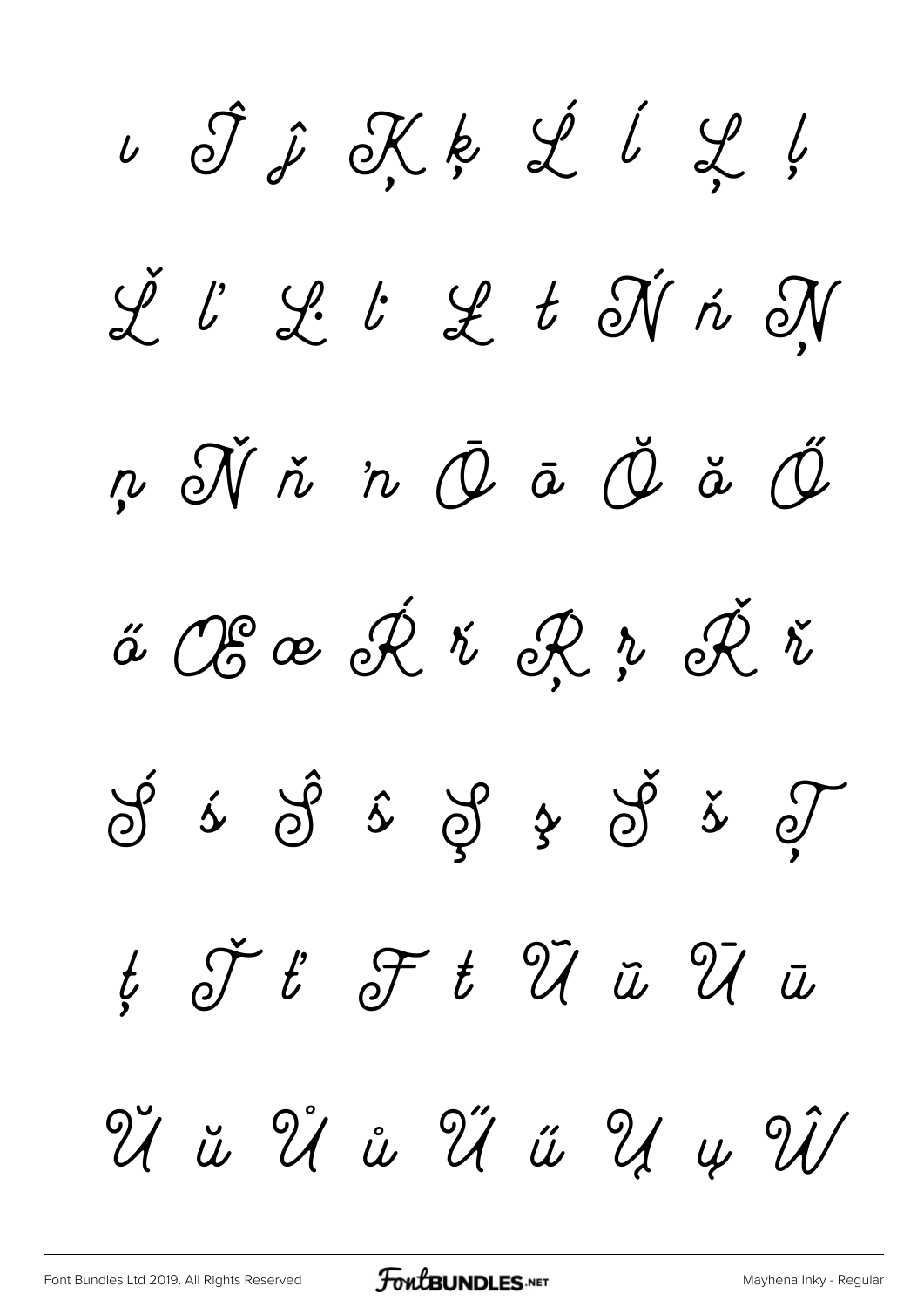ie ŶŷŸŽźŽžŽ  $\check{z}$  f  $\check{z}$   $\circ$  f  $\overline{\mathbf{z}}$ " U' in U'  $\bullet$   $\bullet$   $\bullet$ úe Ü/ üe  $\overline{\mathbf{y}}$  $\epsilon$   $\mathsf{m}$   $\mu$   $\in$   $\mathsf{u}$   $t$   $dt$   $dt$  $f$   $p$ at als th als to the ty ai is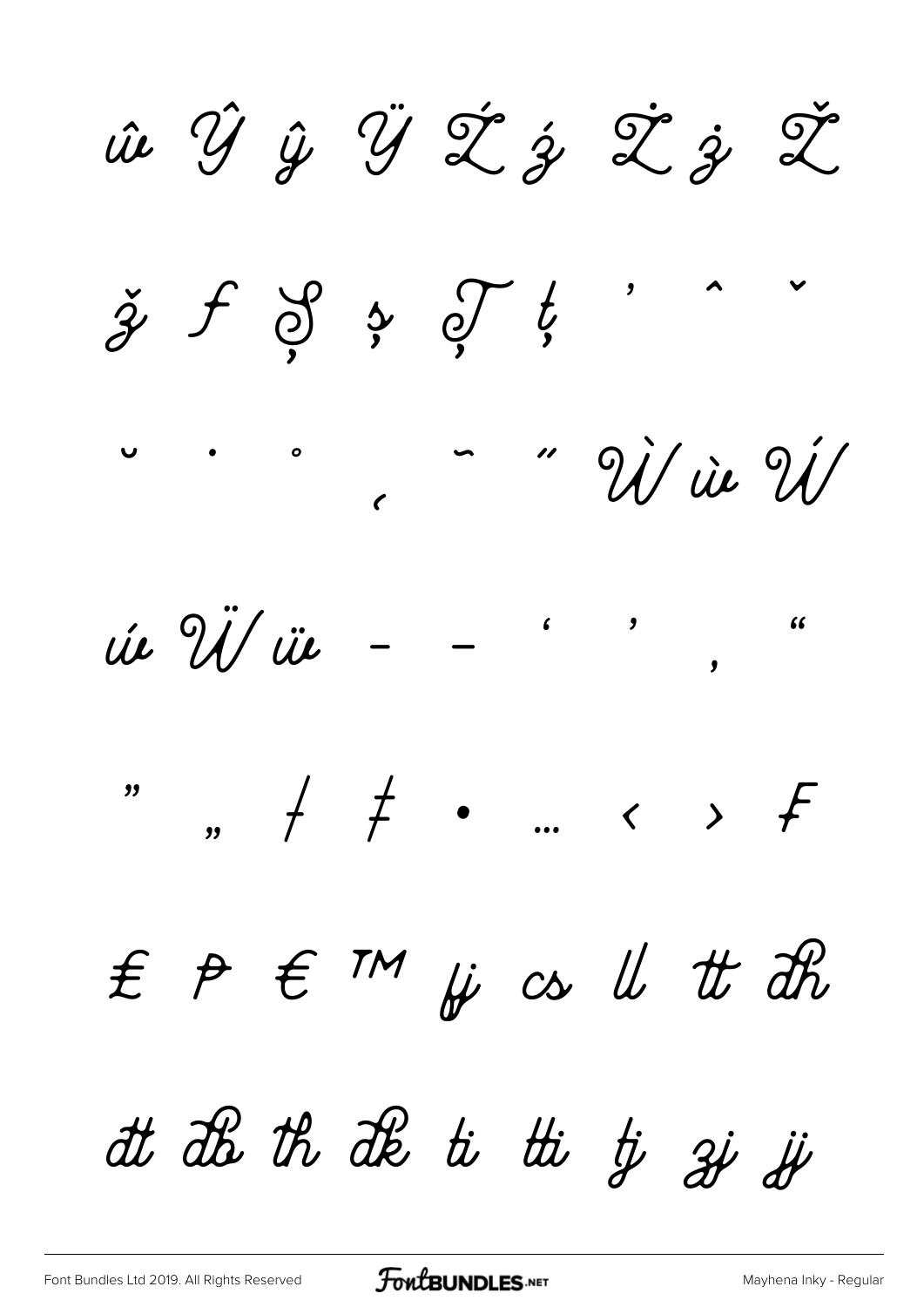ir wr Th Nothot Tr Or



[Font Bundles Ltd 2019. All Rights Reserved](https://fontbundles.net/) **FoutBUNDLES.NET** [Mayhena Inky - Regular](https://fontbundles.net/)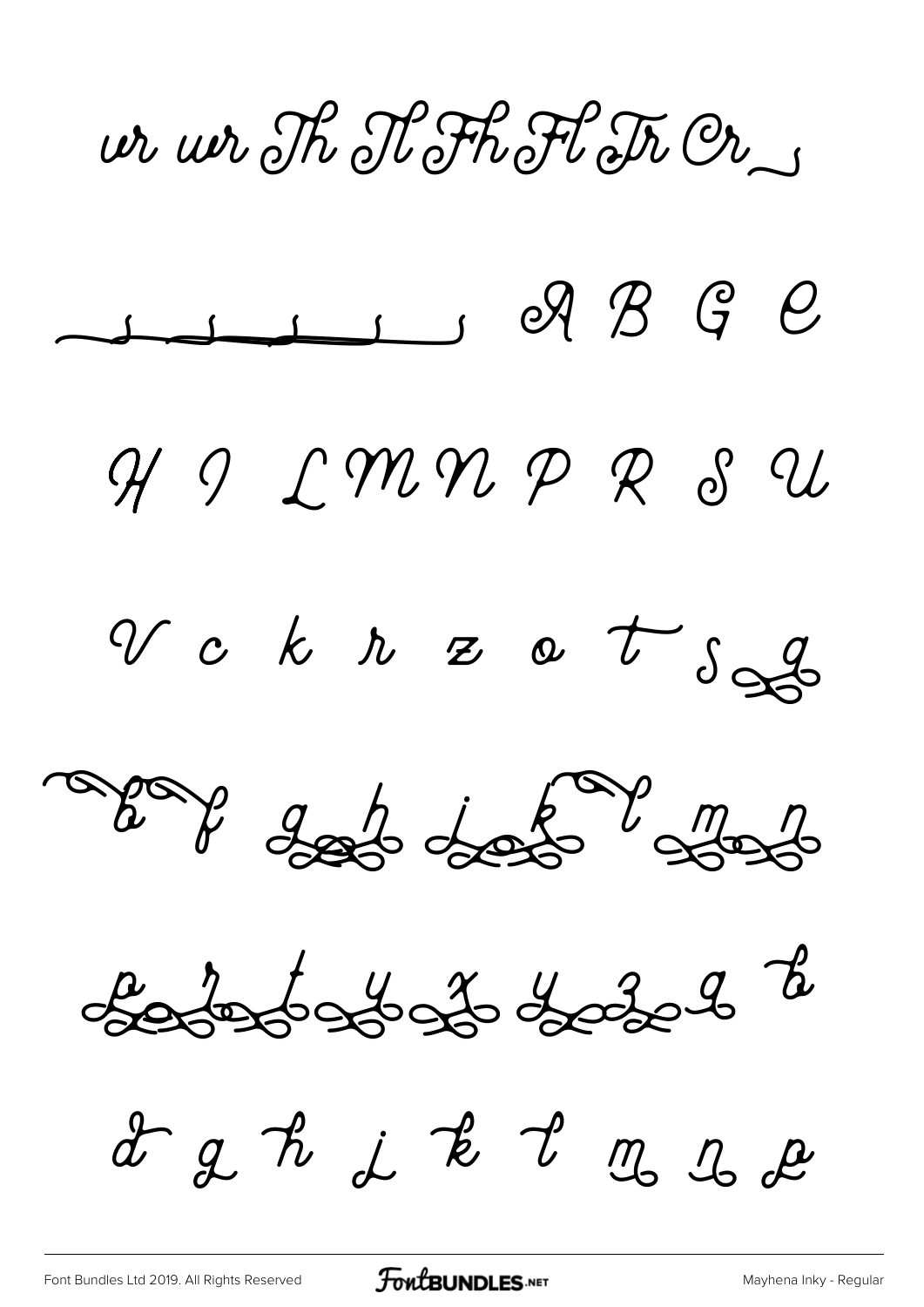$222$   $2322$ 



Il 2 201 dot 2 var







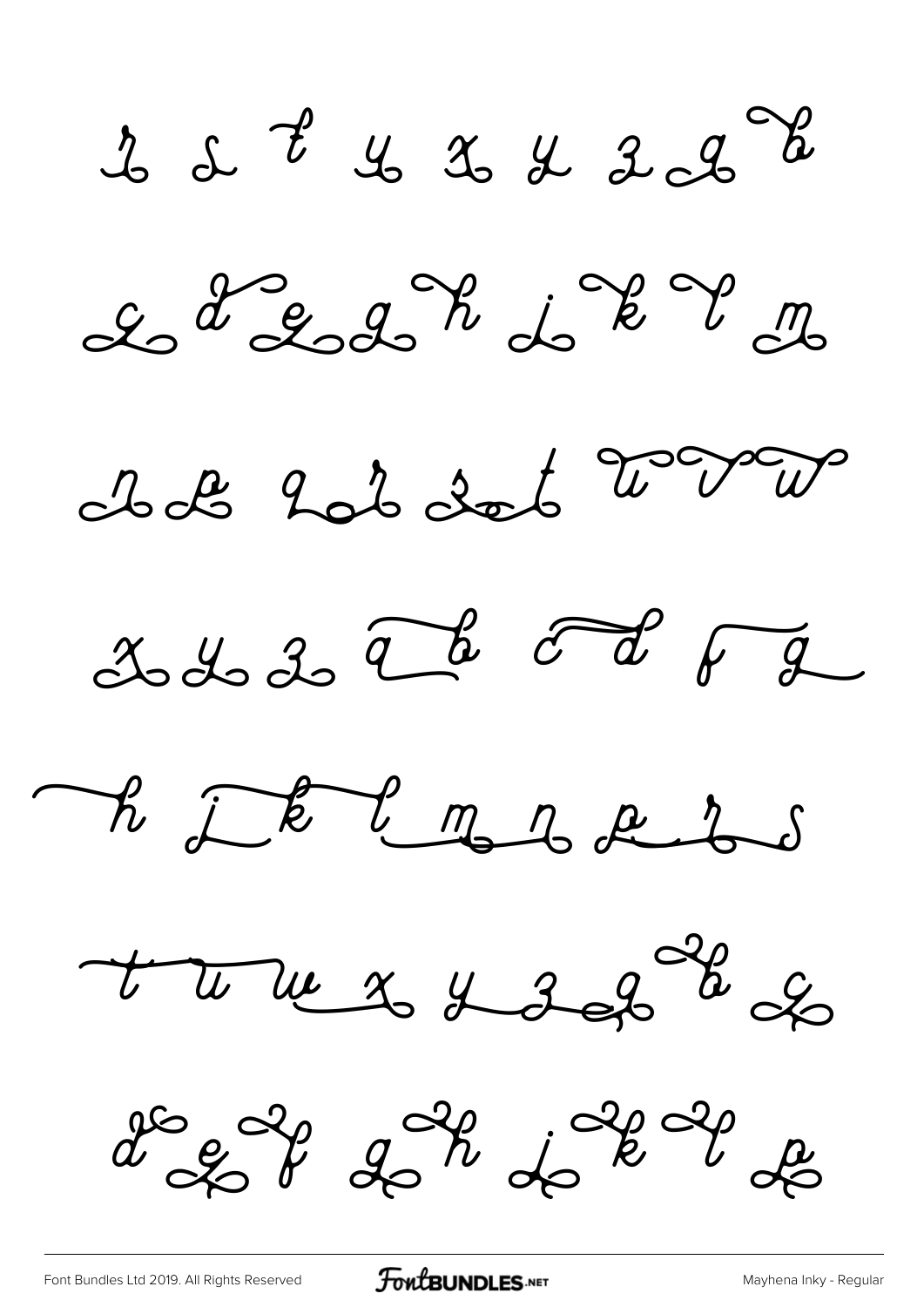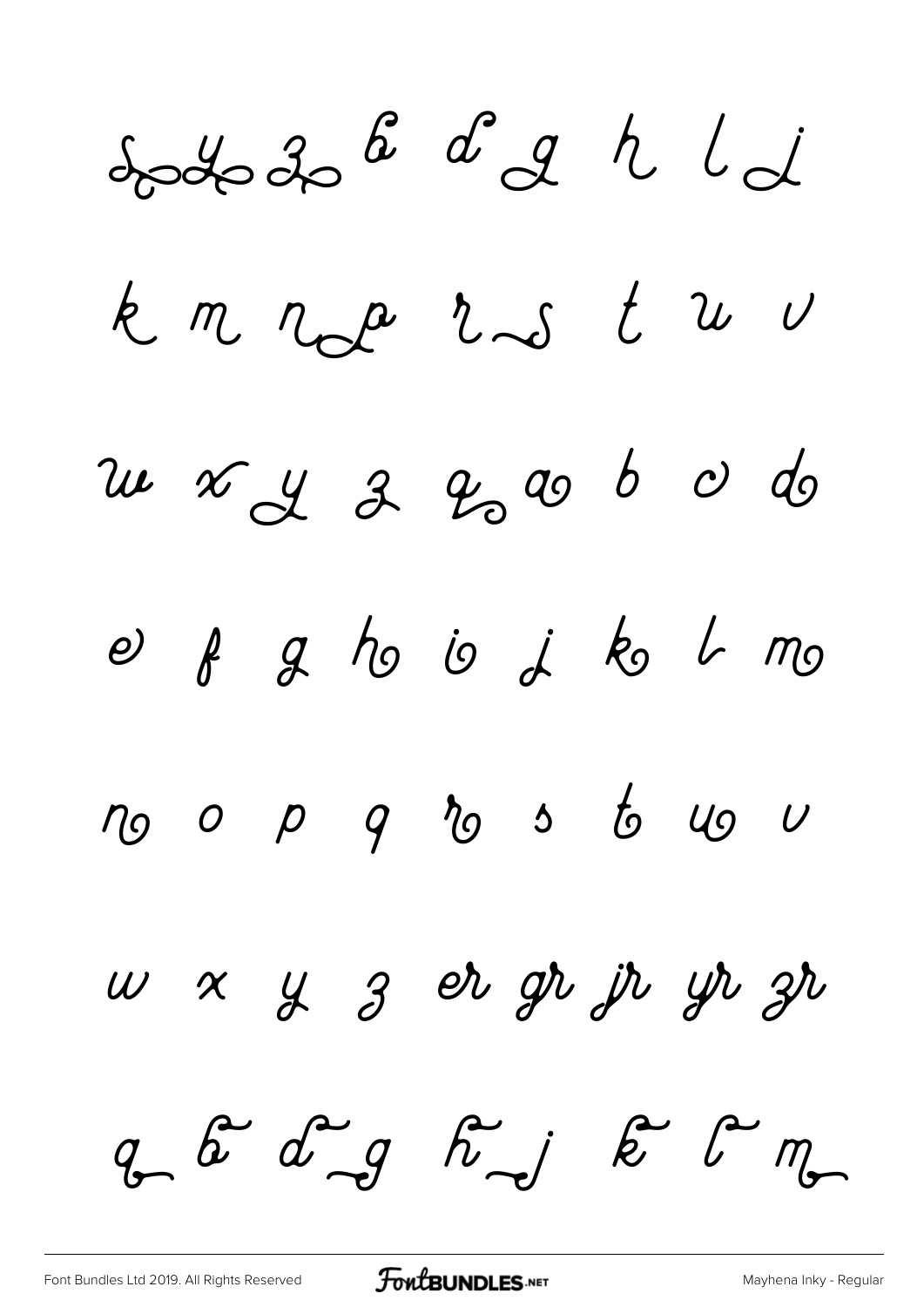$\n *a b c a b a b d y y*$ 

 $\rightarrow$ 

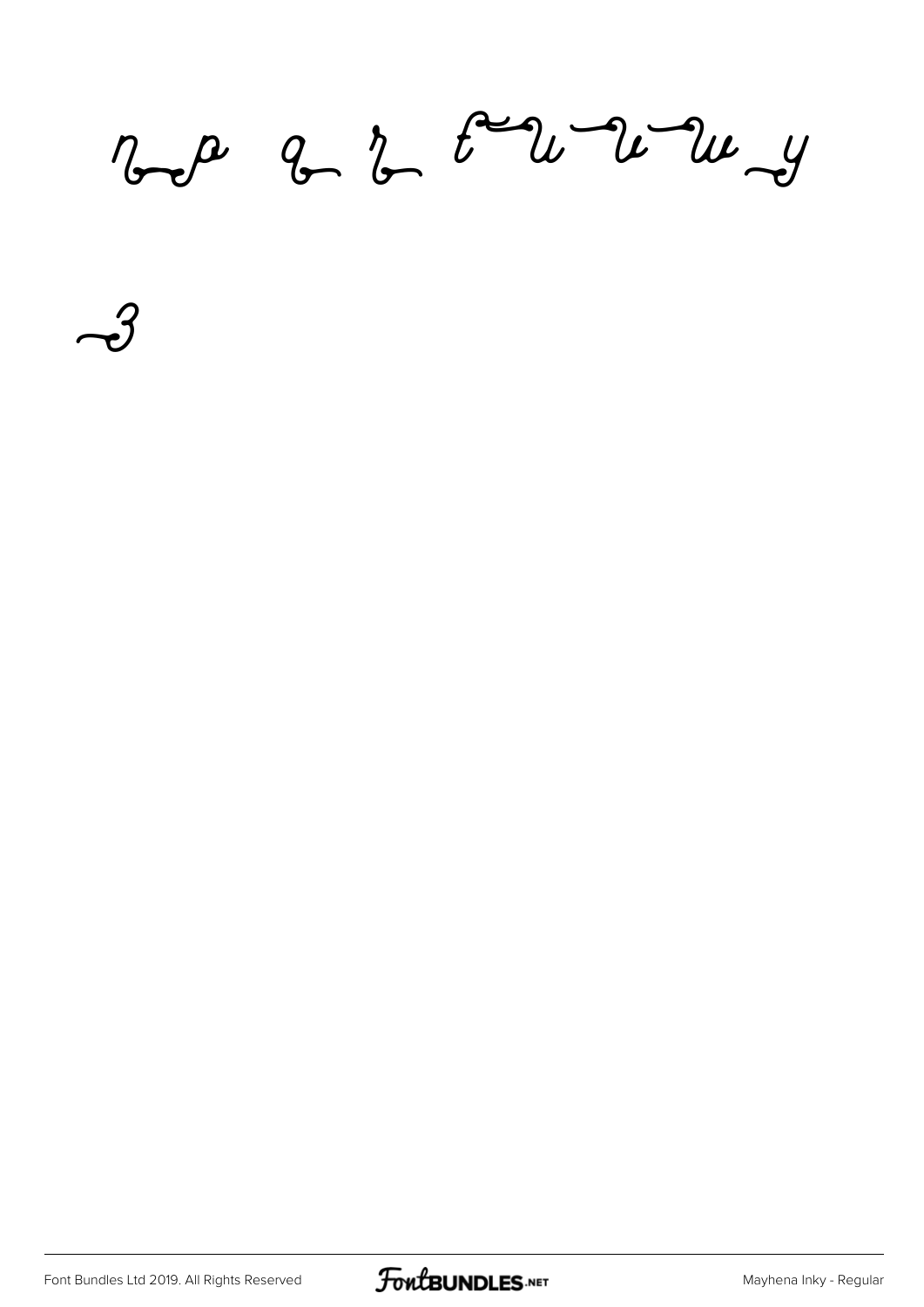## Mayhena - Regular

**Uppercase Characters** 

ABCDEFGHIJKL MNOPQRSTUVW  $\frac{1}{2}$ 

Lowercase Characters

abcdefghijklmnapgrstuu

 $uxxyz$ 

**Numbers** 

0123456789

**Punctuation and Symbols** 

 $\# 2626$  $\left.\rule{0cm}{1.2cm}\right)^{-*}$ . . ,  $\langle$  = > ? [ | ] ^  $\{ \begin{array}{ccc} \end{array} \} \begin{array}{ccc} \end{array} \begin{array}{ccc} \end{array} \begin{array}{ccc} \end{array} \begin{array}{ccc} \end{array} \begin{array}{ccc} \end{array} \begin{array}{ccc} \end{array} \begin{array}{ccc} \end{array} \begin{array}{ccc} \end{array} \begin{array}{ccc} \end{array} \begin{array}{ccc} \end{array} \begin{array}{ccc} \end{array} \begin{array}{ccc} \end{array} \begin{array}{ccc} \end{array} \begin{array}{ccc} \end{array} \begin{array}{ccc} \end{array} \begin{array}{ccc} \end{array} \begin{array}{ccc} \end{array}$  $^{\circledR}$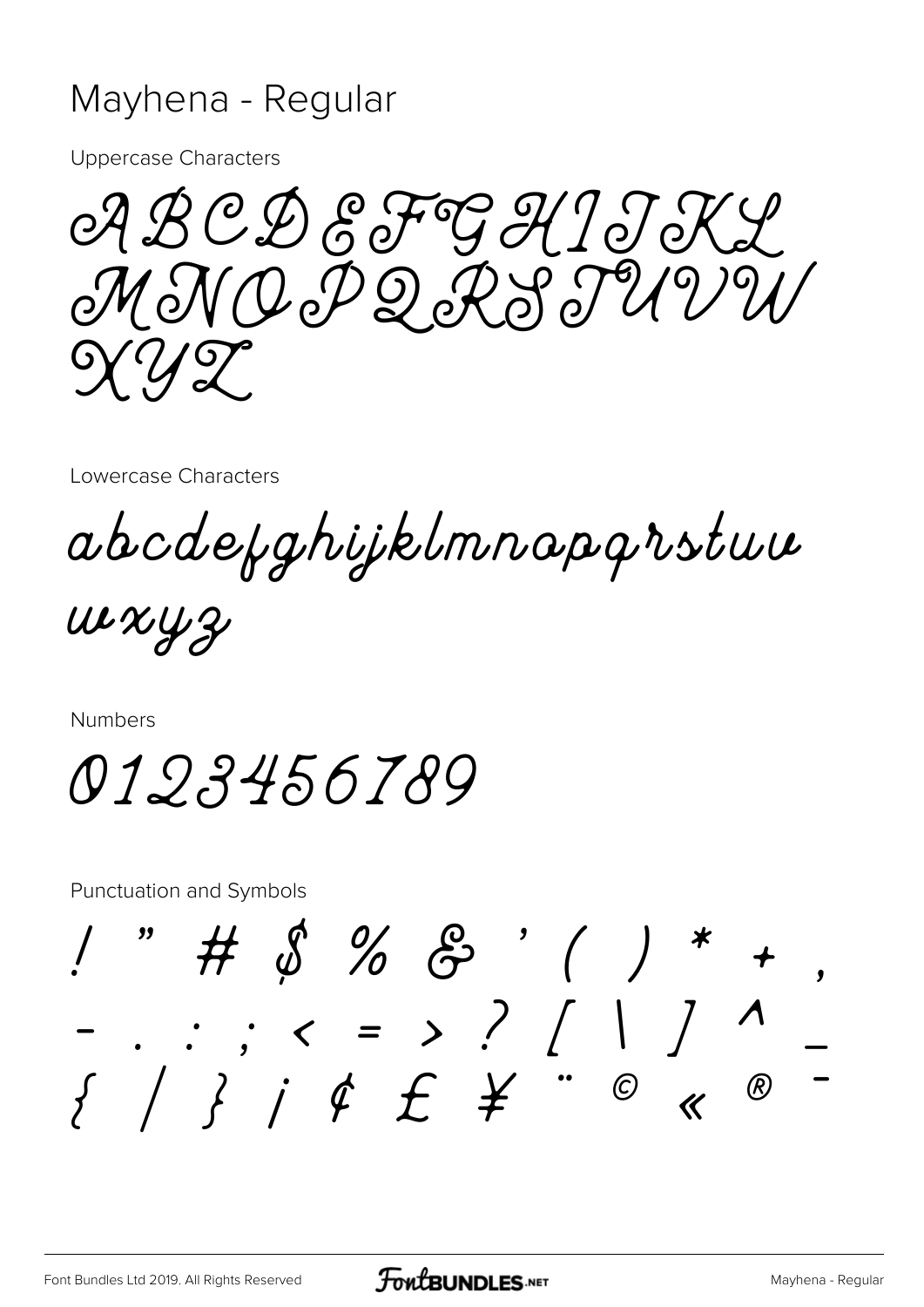$\circ$  + 2 3  $'$  , 1  $\frac{1}{4}$  1/2 3/4 All Other Glyphs

À Á Á À Á Ä Á LE Ç È É Ê Ë Ì Í Î Ï Ð Ñ Ò Ó Ô Õ Ö Ø Ù Ú Û Ü Ý Þ ß à á â ã ä å æ ç è é ê ë ì í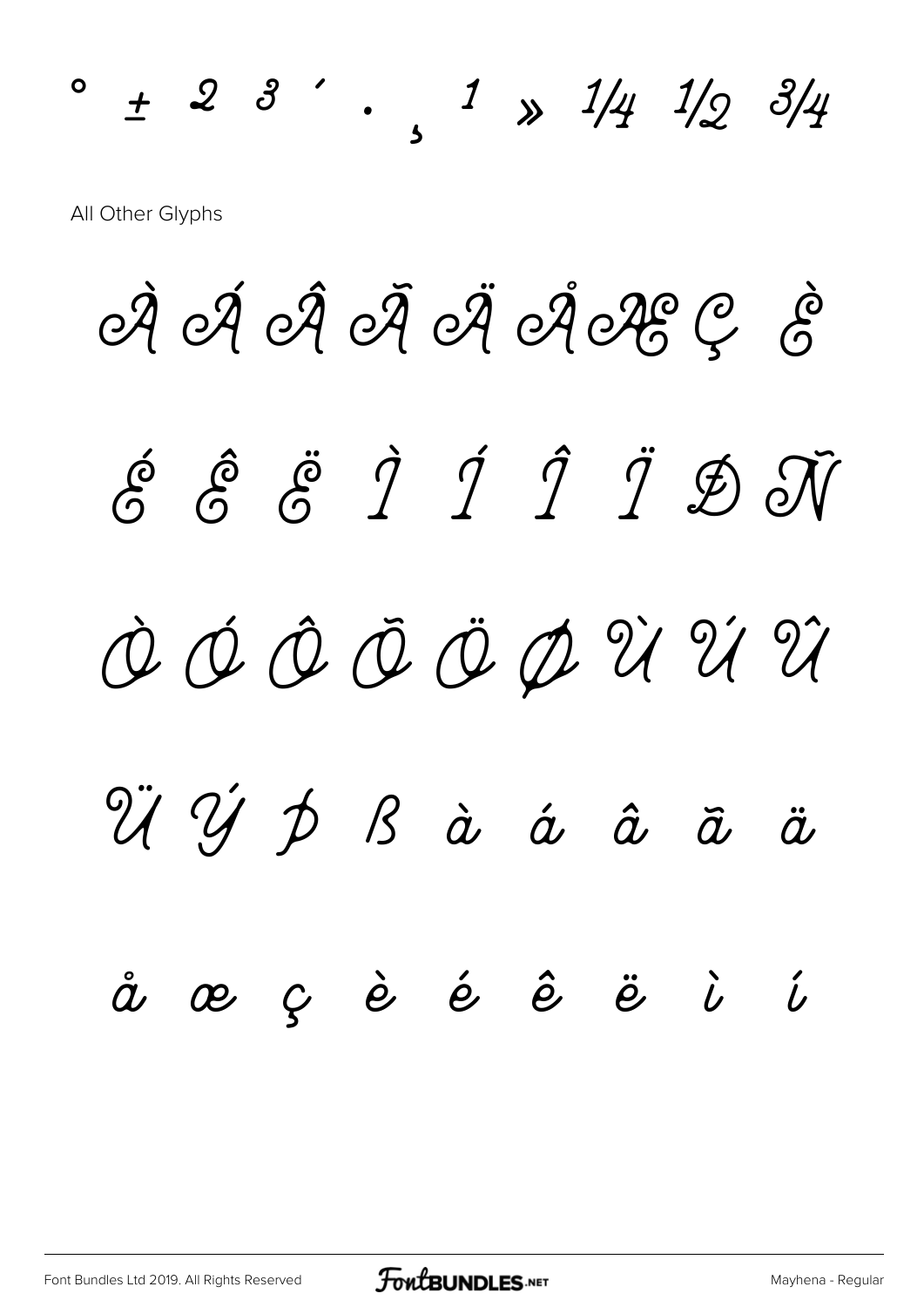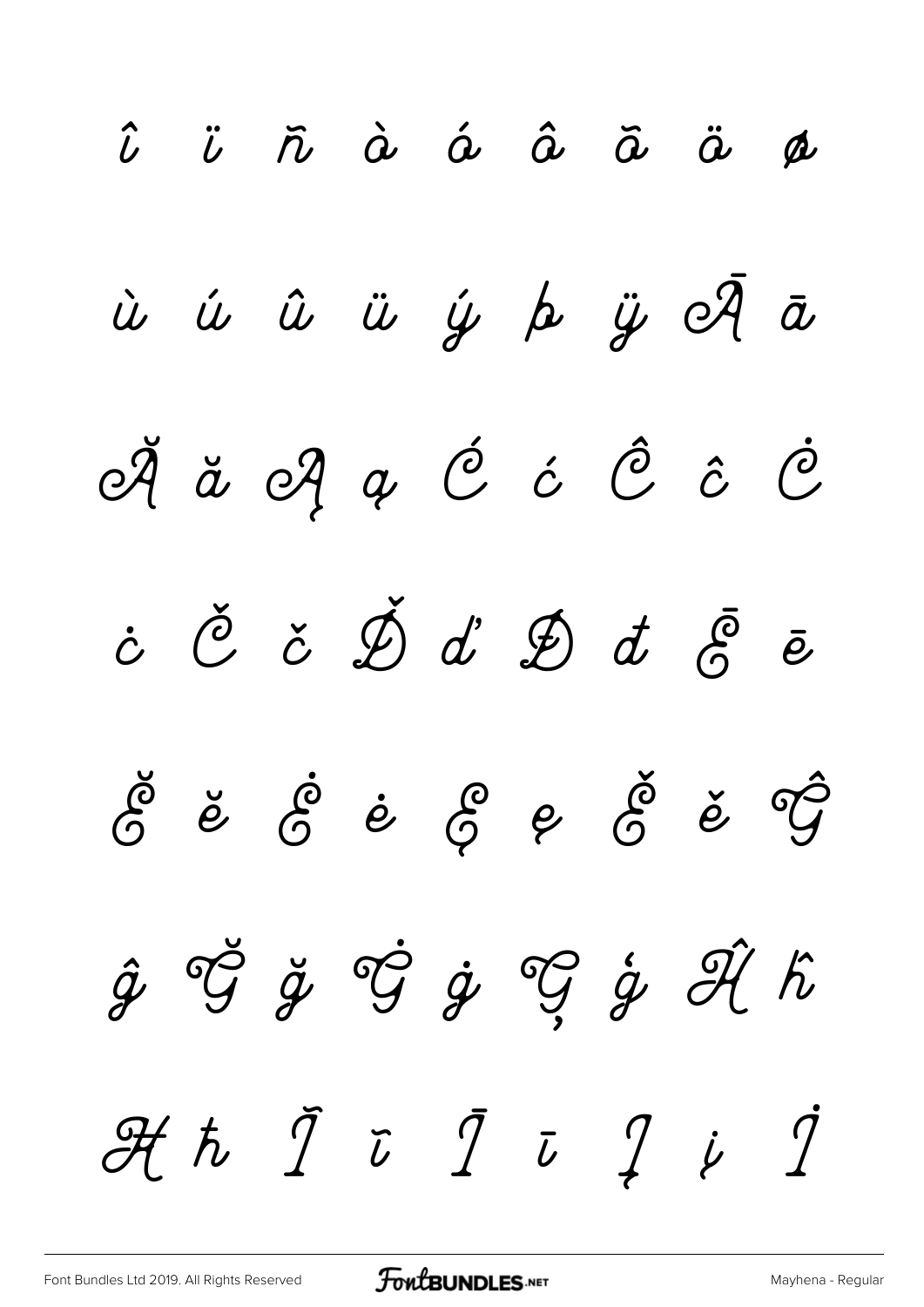ı Ĵ ĵ Ķ ķ Ĺ ĺ Ļ ļ Ľ ľ Ŀ ŀ Ł ł Ń ń Ņ ņ Ň ň 'n Ō ō Ŏ ŏ Ő ő Œ œ Ŕ ŕ Ŗ ŗ Ř ř  $\circled{f}$   $\circled{f}$   $\circled{f}$   $\circled{f}$   $\circled{f}$   $\circled{f}$   $\circled{f}$  $t$   $\check{J}$   $t$   $\mathscr{F}$   $t$   $\mathscr{\tilde{U}}$   $\tilde{u}$   $\mathscr{\tilde{U}}$   $\tilde{u}$ Ŭ ŭ Ů ů Ű ű Ų ų Ŵ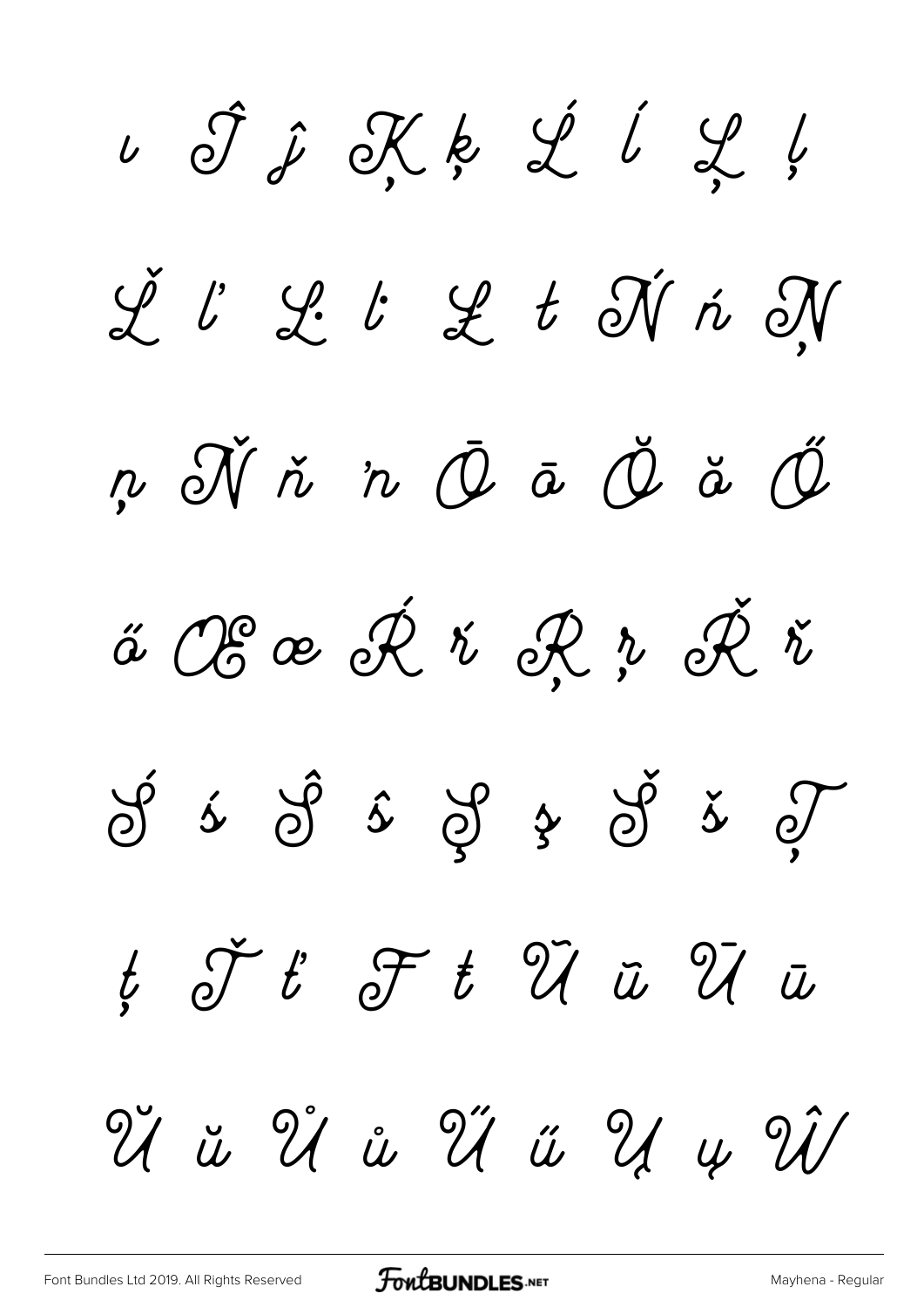ie Ý ŷ Ý Ž ż Ž ž Ž  $\check{z}$  f  $\check{z}$   $\circ$  f  $\overline{\mathbf{z}}$ " Vi ie Vi  $\bullet$   $\bullet$   $\circ$ úe Ü/ üe  $\overline{\mathbf{y}}$  $\epsilon$   $\mathsf{m}$   $\mu$   $\in$   $\mathsf{u}$   $t$   $dt$   $dt$  $f$   $p$ at als th als to the ty ai is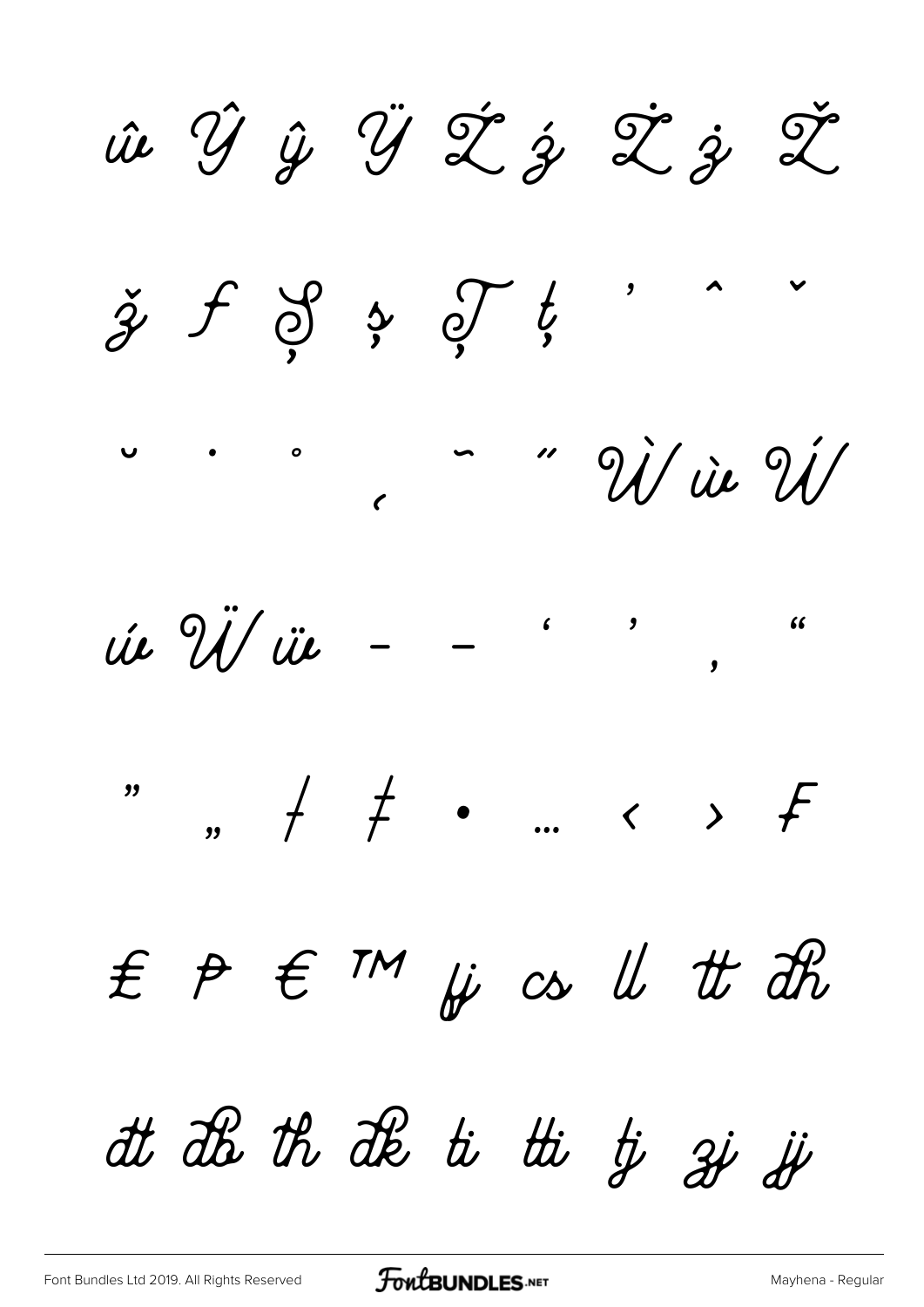ir wr Th Nothot Tr Or



[Font Bundles Ltd 2019. All Rights Reserved](https://fontbundles.net/) **FoutBUNDLES.NET** [Mayhena - Regular](https://fontbundles.net/)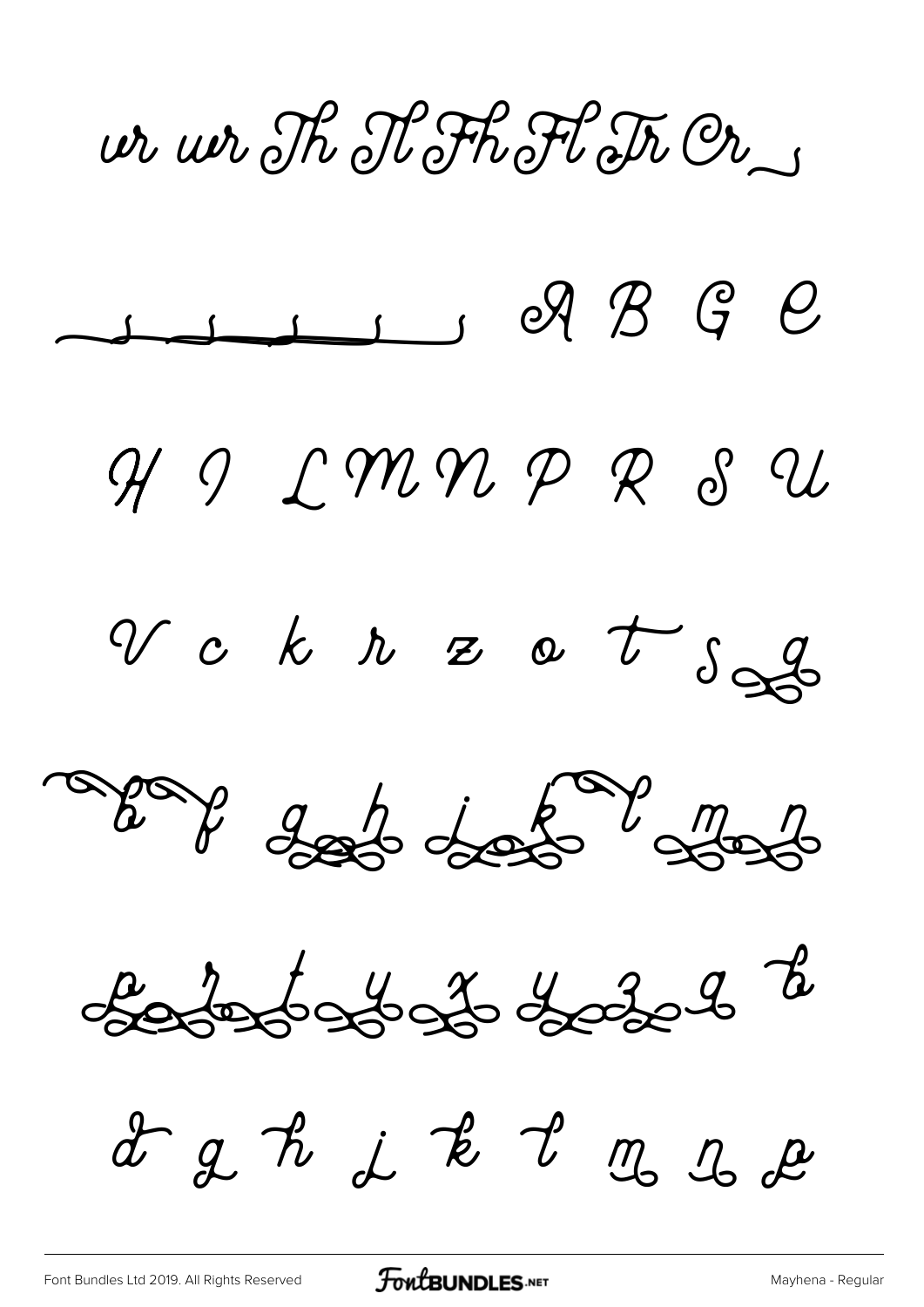$222$   $2322$ 



Il 2 203 dot 2 v 2







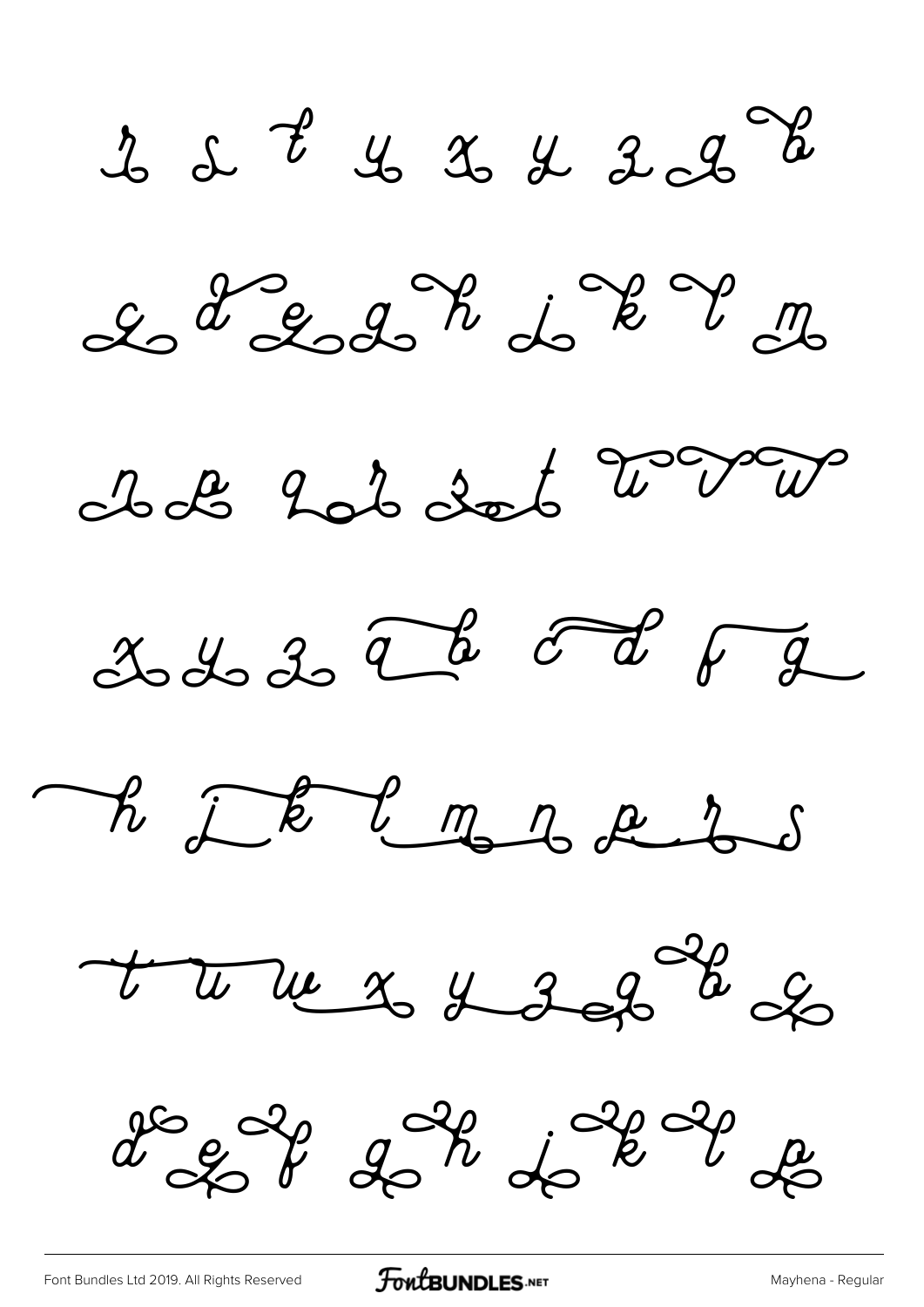